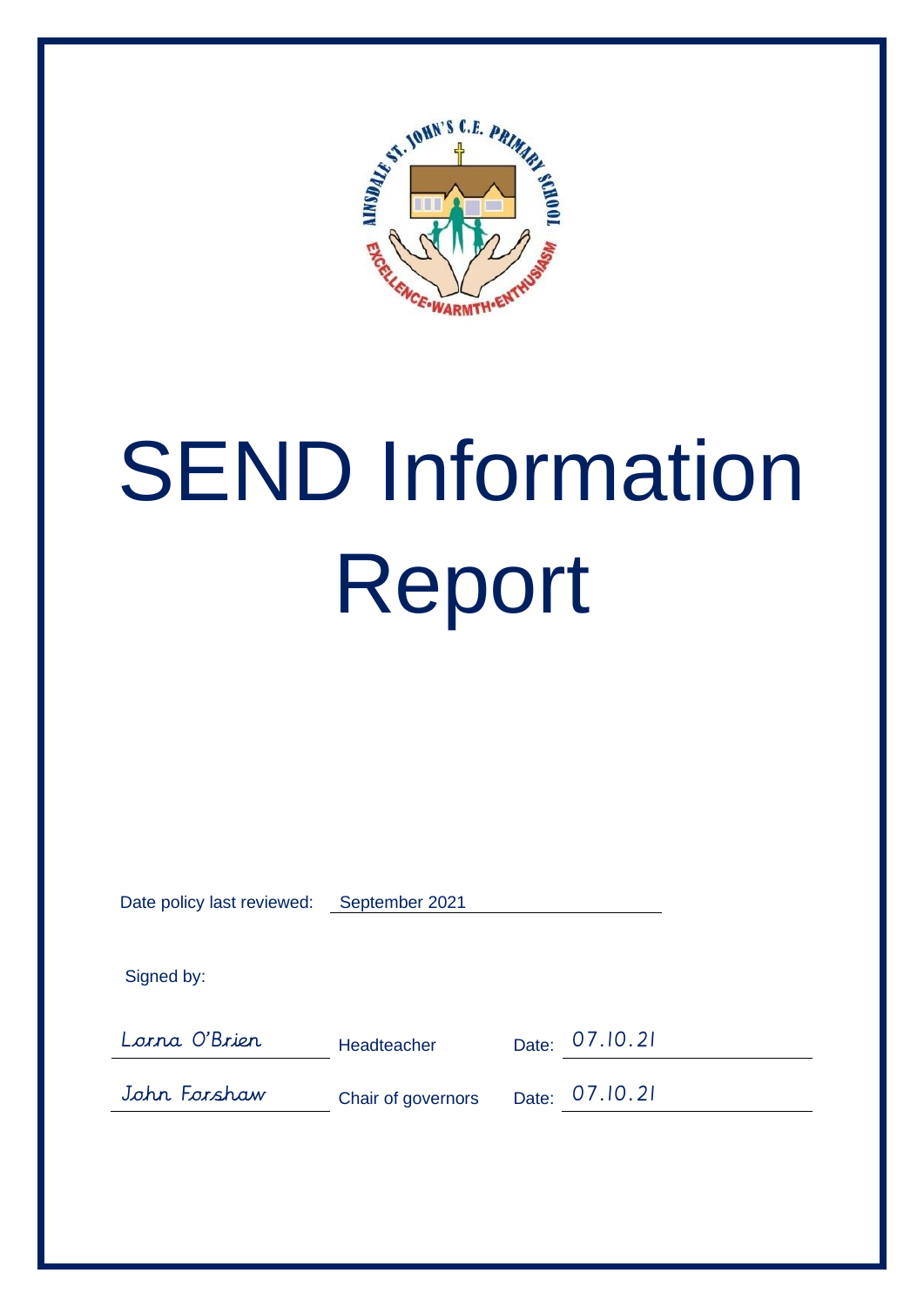Welcome to our SEND Information Report. This document details how we support children with Special Needs and Disabilities (SEND) at Ainsdale St John's.

#### **Introduction**

At Ainsdale St John's we meet the needs of the children through **Quality First Teaching.** We aim to ensure that every child with SEND gets the support they need to make progress and take an active part in school life. All children have access to a broad and balanced curriculum and high expectations are set for all pupils, relevant to their prior attainment. Potential areas for difficulty are identified and addressed as soon as possible. Lessons take account of possible areas of difficulty so that any barriers to achievement can be overcome, if possible through good quality inclusive teaching.

#### **1. What types of SEN do we provide for?**

We consider our school to be a fully inclusive community and aim to fully comply with the requirements outlined in the Special Needs Code of Practice.

We cater for the needs of learners who may have difficulties with:

- **Cognition and Learning**
- **Communication and Interaction**
- **Social, Emotional and Mental Health**
- **Sensory and /or Physical needs**

#### **2. How do we identify and assess children with SEND?**

Early identification of pupils with SEND is important in overcoming barriers to learning. Parents are encouraged to speak to the class teacher and SENCO about any concerns they have regarding their child's needs.

The identification of SEND is built into the overall approach to monitoring the progress and development of all pupils. A pupil has SEND when, in order for them to make progress, they require additional or different support to the school's quality first teaching approaches. A child identified as having SEND may have difficulties in their development in one or more of the four areas of SEND outlined above from The Code of Practice and be significantly lower than their peers in 1 or more of these areas.

As a school, we track children's progress from Reception to Year 6 using a range of formative and summative assessments including observations and NFER tests. Children who are not progressing with the rest of their cohort are identified during pupil progress meetings which are held each term with the Head Teacher and individual class teachers to review and celebrate progress, and identify underachieving children/next steps. Class teachers continually assess all children's learning against national expectations and age-related expectations. Progress is tracked and information regarding where children have progressed (and where they have not) is recorded. This informs whether extra support is required.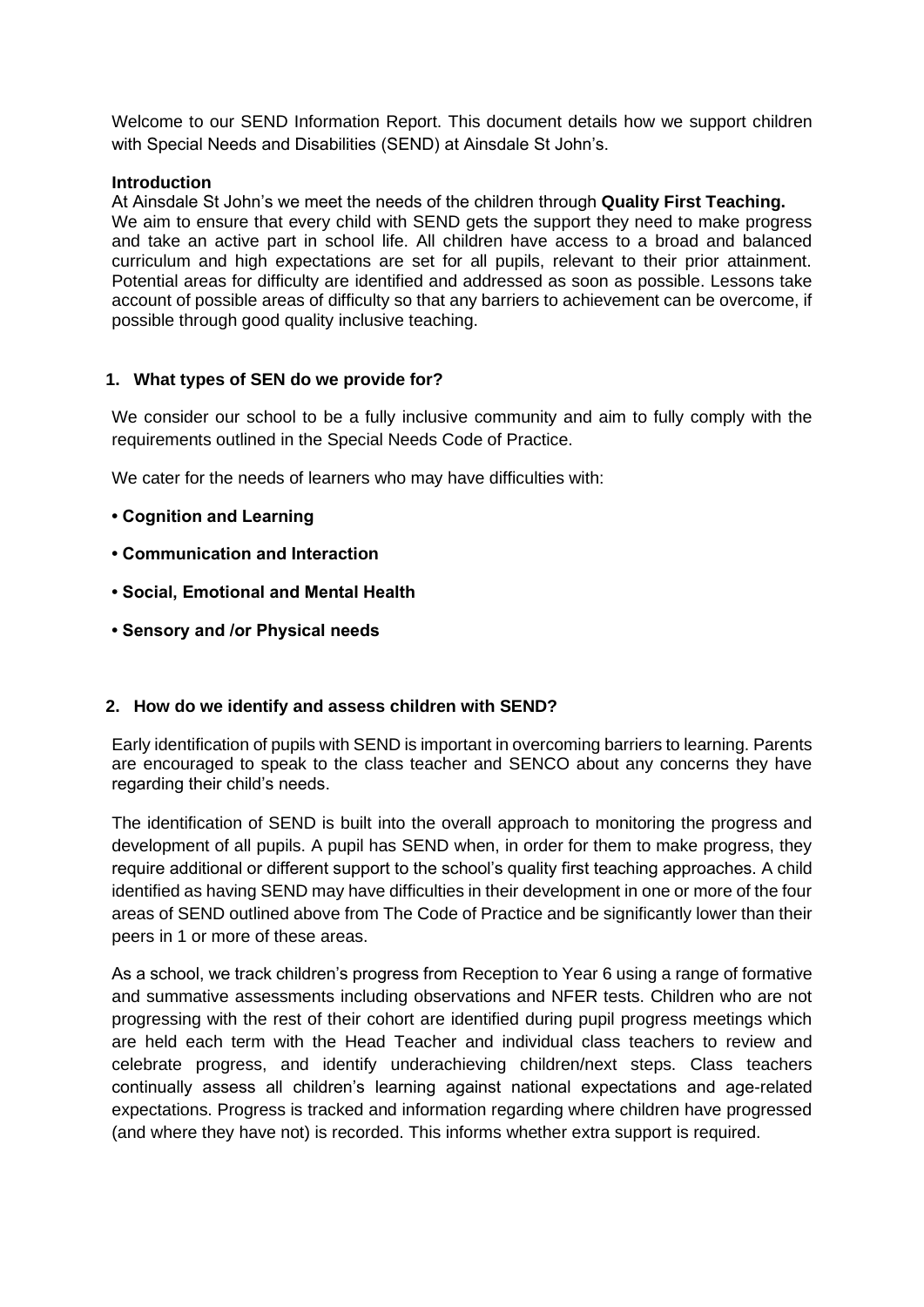The first response to such progress is high quality targeted teaching by the class teacher. Where progress continues to be less than expected the class teacher will discuss their concerns with the SENDCO. Adult observations and parent/children discussions also feed into building a profile. This leads to a growing understanding of the pupil's needs and what supports the pupil in making good progress and securing good outcomes.

If the support required is *different from* or *additional to* what is ordinarily offered by the school, the child will normally be placed on the SEND register. The school will then seek to remove barriers to learning and put effective special educational provision in place.

Provision is planned and delivered by all teaching staff. Where appropriate, teachers will seek support from teaching assistants, SENDCO and specialist teachers/agencies then use this advice to implement interventions which are reviewed by teaching staff (then passed on to the SENDCO) on a half-termly basis to ensure they are allowing children with SEND to make progress.

All pupils' progress is monitored and tracked. This happens through the use of observations, formative and summative assessments, personalised support plans and regular review meetings with parents/carers. This information is then used to identify whether further support is needed from the SENDCO and then outside agencies. In exceptional cases, children may receive an individual Education, Health and Care Plan.

These actions form part of a cycle through which earlier decisions and actions are revisited, refined and revised with the growing understanding of the pupil's needs and of what supports the pupil in making good progress. The SEND Code of Practice states that this process is known as the 'graduated approach'.

The four actions are:



1. Assess: the class teacher and SENCO will clearly analyse a pupil's needs before identifying a child as needing SEN support

2. Plan: parents will be notified wherever it is decided that a pupil is to be provided with SEN support

3. Do: the class teacher will remain responsible for working with the child on a daily basis. Where the interventions involve group or 1-1 teaching away from the main teacher, he/she will still retain responsibility for the pupil

4. Review: the effectiveness of the support will be reviewed in line with the agreed date

This cycle of graduated approach underpins ALL our provision in school.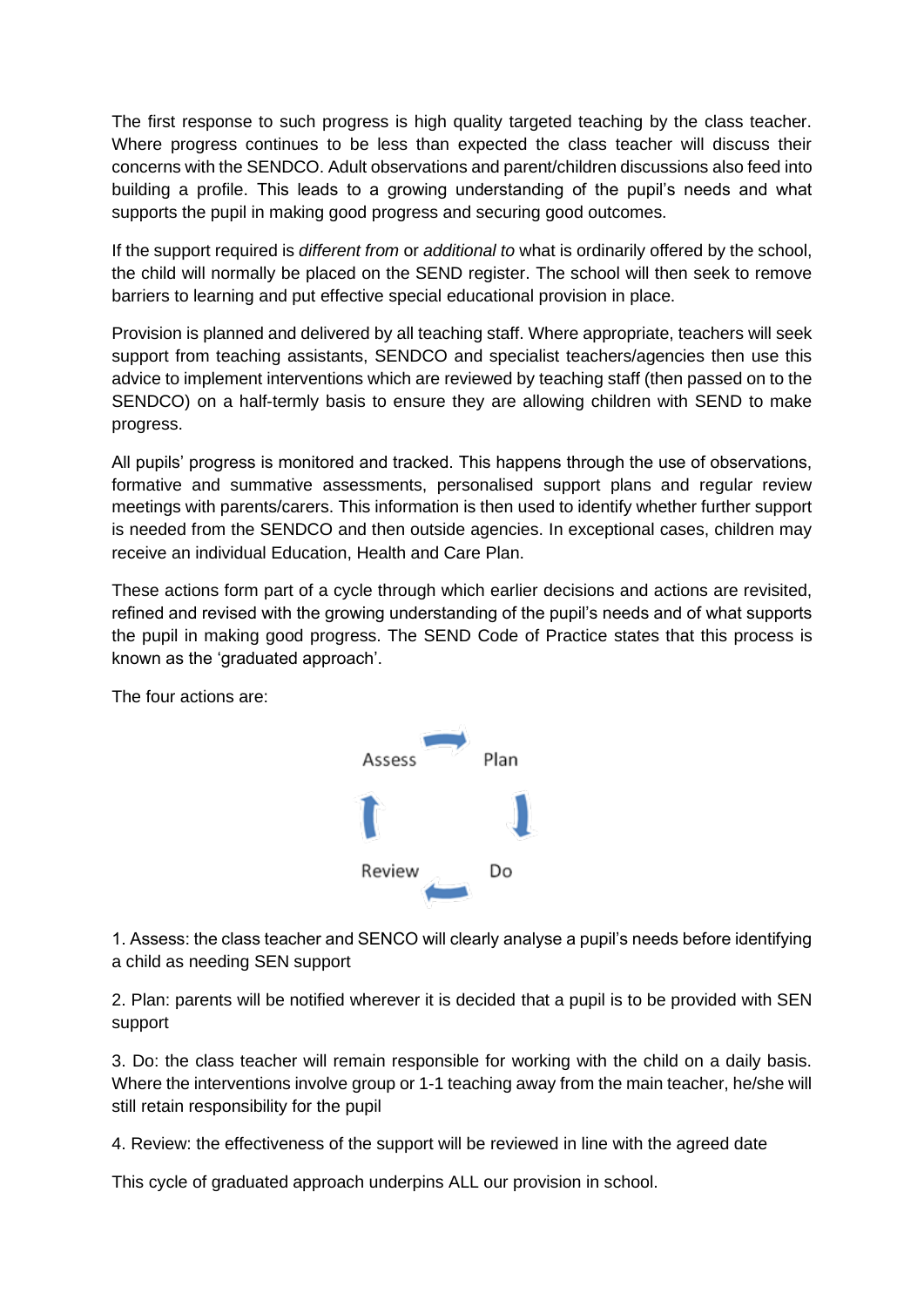All of our pupils' needs are considered on an individual basis and, following professional advice, additional support, equipment and staff may be deployed. Our staff members have a wide range of skills that they bring to our teaching team. All staff members use these skills to support the identification of pupils with SEND. Information from a variety of outside LEA agencies and health services is also used to identify/support children with SEND. As a school, we have actively sought advice from the following: Sefton's Educational Psychology Service, Sefton's Special Education Needs Inclusion Service (SENIS), Sefton's Social Communication team, Pupil Referral Unit, School Nurse, Specialist nurse, Community Paediatrics, Children and Adolescent Mental Health Service (CAMHS), Occupational Therapy Service and Speech and Language Service.

# **3a) What is the school's approach to teaching children with SEND?**

High quality first teaching and additional interventions are defined through our regular dialogue across the school contributing to our provision management approach. This helps us to regularly review and record what we offer EVERY child or young person in our care and what we offer additionally. These discussions also serve to embed our high expectations among staff about quality first teaching and the application of a differentiated and personalised approach to teaching and learning. We make it a point to discuss aspirations with ALL our learners.

## **What adaptations are made to the curriculum and the learning environment of pupils with SEND?**

- Small group support in class to scaffold and support access to the curriculum
- Individual daily reading with teaching assistant/class teacher
- Withdrawal into small focused groups for intervention programmes aimed at developing reading/writing skills/mathematic skills
- Delivery of planned Occupational Therapy and Speech and Language Therapy programmes by skilled teaching assistants including related specialist resources
- Use of specialist English and Maths resources in class and for withdrawal with targeted groups of children
- Specialist computing equipment and software to support Maths, English and Foundation subjects

# **What support is available for improving the social, emotional and mental health of pupils with SEND?**

- Confident Me Programme for KS2 and Mini Confident Me Programme for KS1
- Relax Kids sessions offered through The Children's Centre
- Child counselling sessions
- Fortnightly lunchtime sessions for Young Carers through the Charity Rise. The charity have also provided opportunities for young carers to take part in day trips.
- Withdrawal by a teaching assistant/teaching assistant for 1:1 support to support children with social and communication needs such as social stories and programmes such as Zones of Regulation, Time to Talk, Socially Speaking, Lego Therapy and Socially Talented.
- Specialist teachers to deliver weekly PE lessons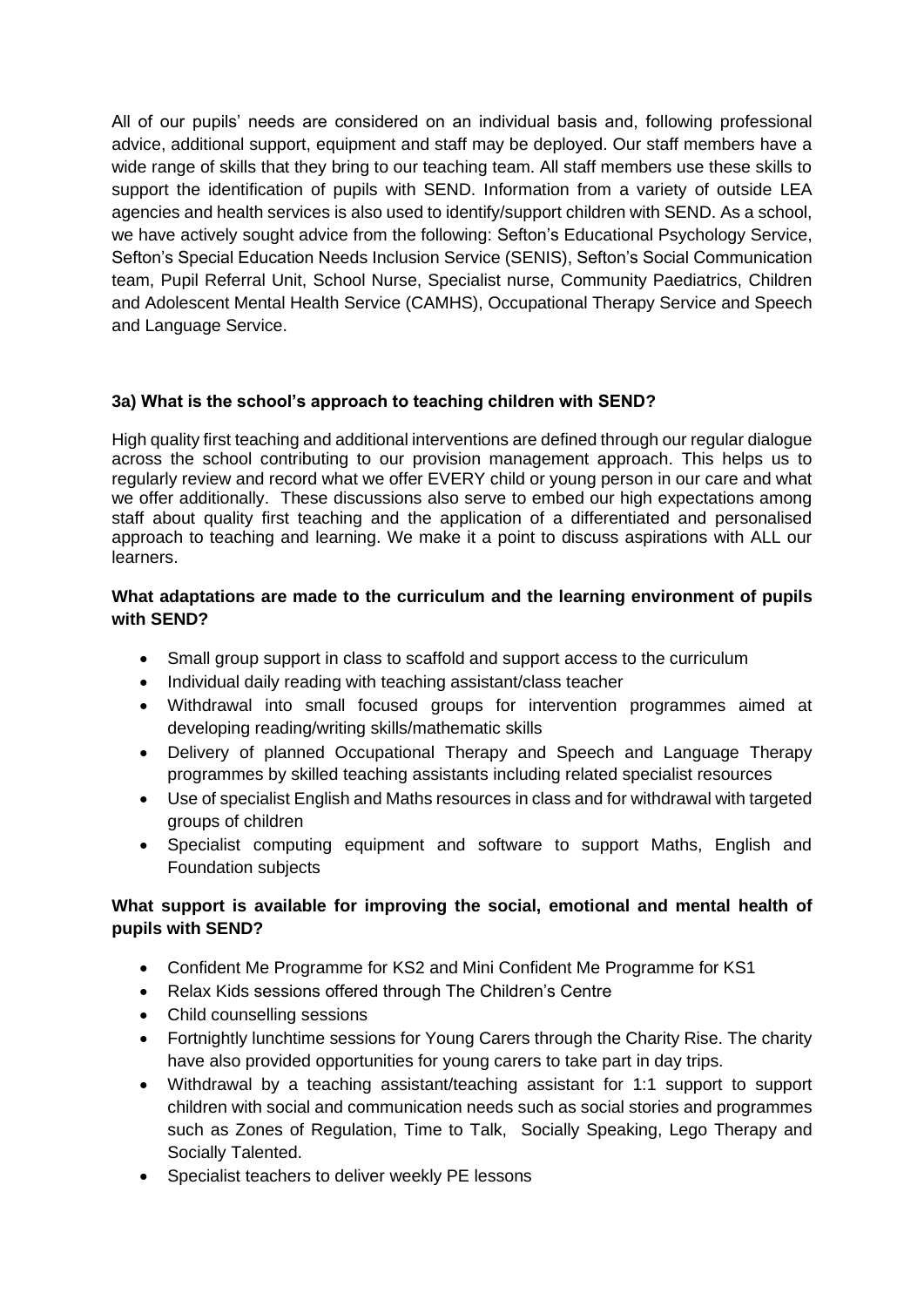- Use of specialist sensory equipment for each class
- Staff have received mindfulness and meditation training in the form of Relax Kids and Yoga.

# **3 b) What is the school's approach to teaching children with SEND**

## **How is the effectiveness of SEND provision evaluated?**

At Ainsdale St John's C.E Primary School Quality First Teaching is used by teachers to plan and deliver lessons that meets the needs of all learners in their class. Teachers work closely with each child with SEND in their class - ensuring that progress is being made. The SENDCO monitors this Quality First Approach through ongoing class observations throughout the year using Quality First Checklists.

- Teachers support the planning and delivery of interventions.
- Teachers regularly collaborate with their teaching assistants in order to assess the effectiveness of interventions that are in place. The SENDCO monitors this on a half termly basis through scrutiny of intervention monitoring forms and assessment materials such as Progression Steps, BSquared and AET assessment tools.
- Progress review meetings are held in the Autumn and Spring term by the teachers for parents/carers about the provision for their child.
- Termly review meetings are held by the SENDCO with parents/carers through sharing the child's progress towards their SMART targets in their personalised support plans.
- The class teacher and SENDCO ensures that all classroom staff members are aware of provisions in place for children's individual needs and are following the school's SEND policy.

# **4 Name of SENDCO and SEND Governor Contact Information**

SENDCO: Mrs Sarah Myers

Contact Information: deputyhead@ainsdalestjohns.sefton.org.uk

SENDCO Governor: Mr Martyn Maguire

# **5. What training do staff receive in relation to children with SEND?**

Mrs Sarah Myers achieved the qualification needed for Special Educational Needs Coordinator in July 2019.

All class teachers at Ainsdale St John's Primary School have gained a teaching qualification at degree level.

Our teaching assistants are committed to continuing their professional development by attending staff development sessions and workshops relating to the needs of the children they support. The amount of training and input from outside agencies can differ through the year depending on the needs of pupils.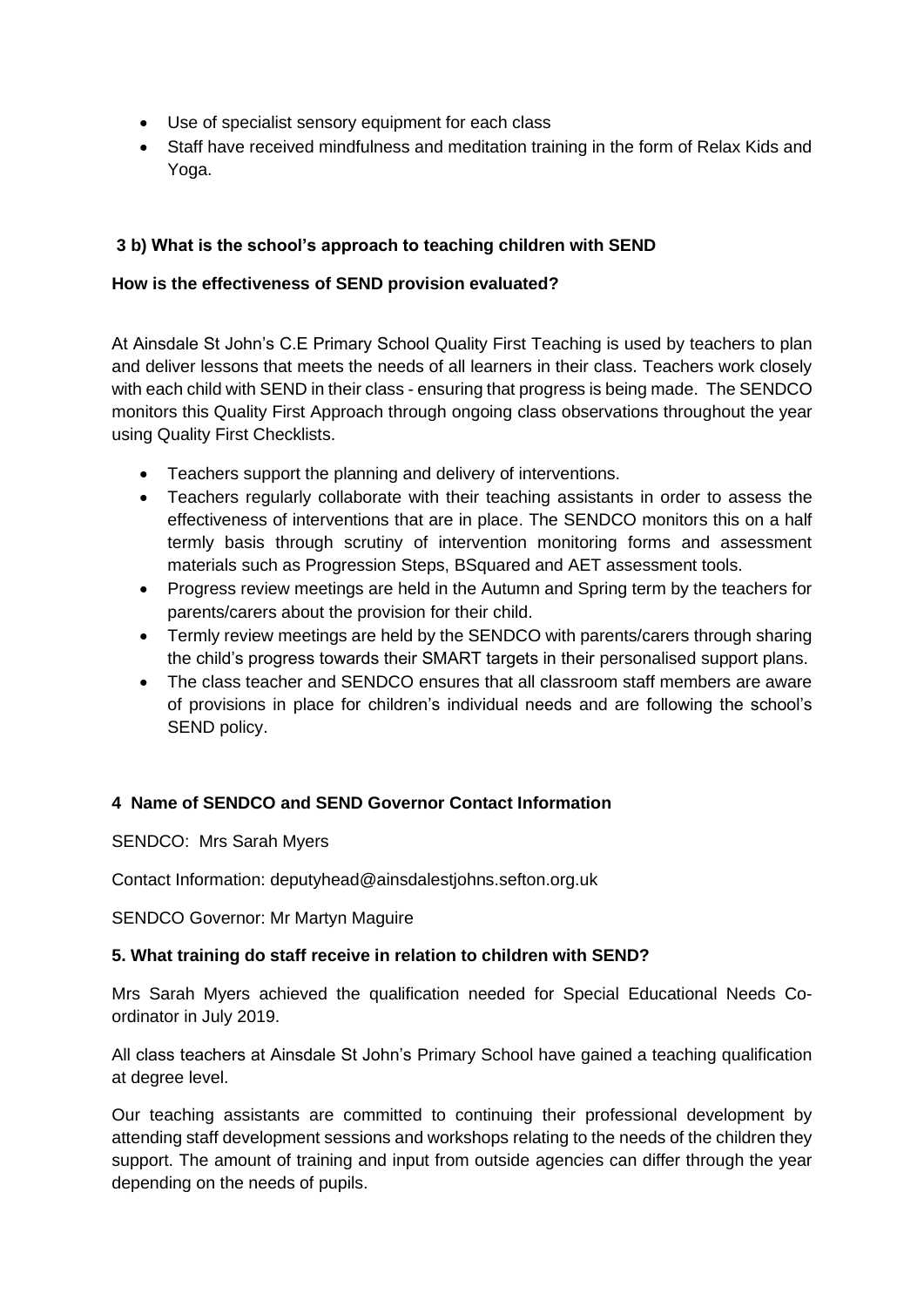During this academic year 2020/21, relevant staff have been involved in training in the following areas:

- Working Together Safeguarding children online course
- Epilepsy Training
- G and M Murphy Learning SEND digital cluster meetings
- SENIS digital Cluster meetings for SENDCOS.
- Social Communication Team digital cluster meetings.
- Early Reading Fluency Training
- Graduated Response and new EHCP roll out
- SEND virtual SEND transition meeting
- 'Confident Me' digital Training

### **6. How and what resources are used to support children with SEND?**

When a pupil has been identified with SEND, their work will be differentiated by their class teacher to enable them to access the curriculum more easily. Teaching assistants will be allocated to work with a pupil on a 1:1 basis or with a small group. Children will be given a Personalised Support Plan with SMART targets. Personalised Support Plans are written by a child's class teacher in great detail relating to the child's background, their needs, current attainment levels and SMART targets. Personalised Support Plans will be supported and monitored by the SENDCO and may include relevant information from outside agencies. These are used to inform the planning and delivery of whole class and small group lessons (including interventions).

Each child's Personalised Support Plan will be reviewed termly, and new SMART targets will be set. This will be monitored by class teachers and SENDCO and will be shared with parents/carers in end of term review meetings.

For pupils with a medical condition, an Individual Health Care Plan (IHCP) may be written with SENDCO and parents/carers to guide staff on how to manage certain needs. Some children, with more complex needs, may have external agencies present to meet about their IHCP. If additional equipment is needed to support a child within school, this would be addressed at these meetings. If a child's needs go beyond the school's expertise, advice will be sought from Sefton's Special Education Needs Inclusion Service (SENIS). This may include an application for additional funding through a costed Educational, Health and Care Plan (EHCP) which is reviewed annually.

If a pupil obtains additional funding, they will continue to be educated at Ainsdale St John's C.E Primary School. If an EHCP is given, Sefton would look at their facilities within the borough and decide on the most appropriate school to support the child – this may be at Ainsdale St John's or at a specialist school.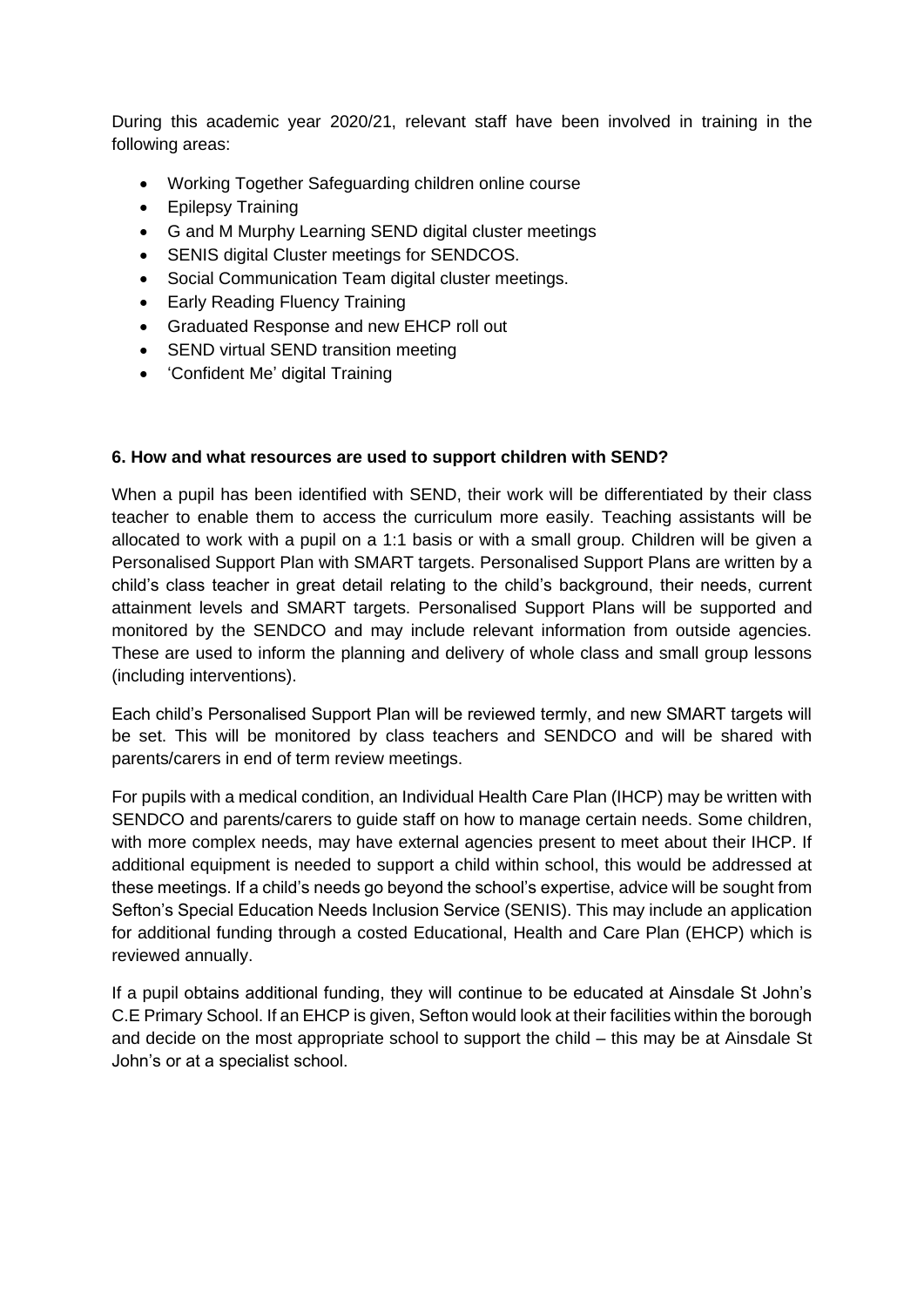## **7. What are the arrangements for consulting parents of children with SEND and involving such parents in the education of their child?**

As a school, we offer regular opportunities for parents to come into school. These include:

- EYFS and KS1 Workshops
- Class Service Celebrations
- Autumn and Spring written progress reports
- End of year reports
- Autumn and Spring Parents' Evenings
- Weekly whole school worships at St John's Church
- Monthly drop in sessions for parents to meet the school nurse Katie McDade
- The school and Early Help supports families through formal and informal processes such as providing a Team Around the Family (TAF) and Child In Need Meetings (CIN)
- A family meeting room with kitchen facilities (called the Rainbow Room) is available to host many of the above events and meetings. Digital meetings have been arranged during the past year to ensure that the 'Team around the family' have continued to offer support.

## **8. What arrangements are made for consulting children with SEND and involving them in their education?**

Pupils with SEND are asked to provide pupil voice in order to comment on their Personalised Support Plan and provide information for Educational Health Care Plans. This provides staff with further information on how best to support children with SEND and gives opportunities for both staff and children to discuss their opinions of how they view school life, their learning and different interventions. All children are listened to and staff endeavour to respond to their needs. The SENDCO provides a format for Pupil Voice to take place but this is differentiated according the children's individual needs. Children are encouraged to participate in the annual Youth Participation Day held at the Lakeside Activity Centre. This year's conference couldn't take part due to COVID restrictions.

## **9. What arrangements are made by the governing body relating to the treatment of complaints from parents of pupils with SEND concerning the provision made at the school?**

Should you need to make a complaint about your child's provision, contact the SENDCO via the school office.

Telephone: 01704 578 427

Email: [deputyhead@ainsdalestjohns.sefton.org.uk.](mailto:deputyhead@ainsdalestjohns.sefton.org.uk)

If the complaint is about the SENDCO, you can contact the Head Teacher or governing body.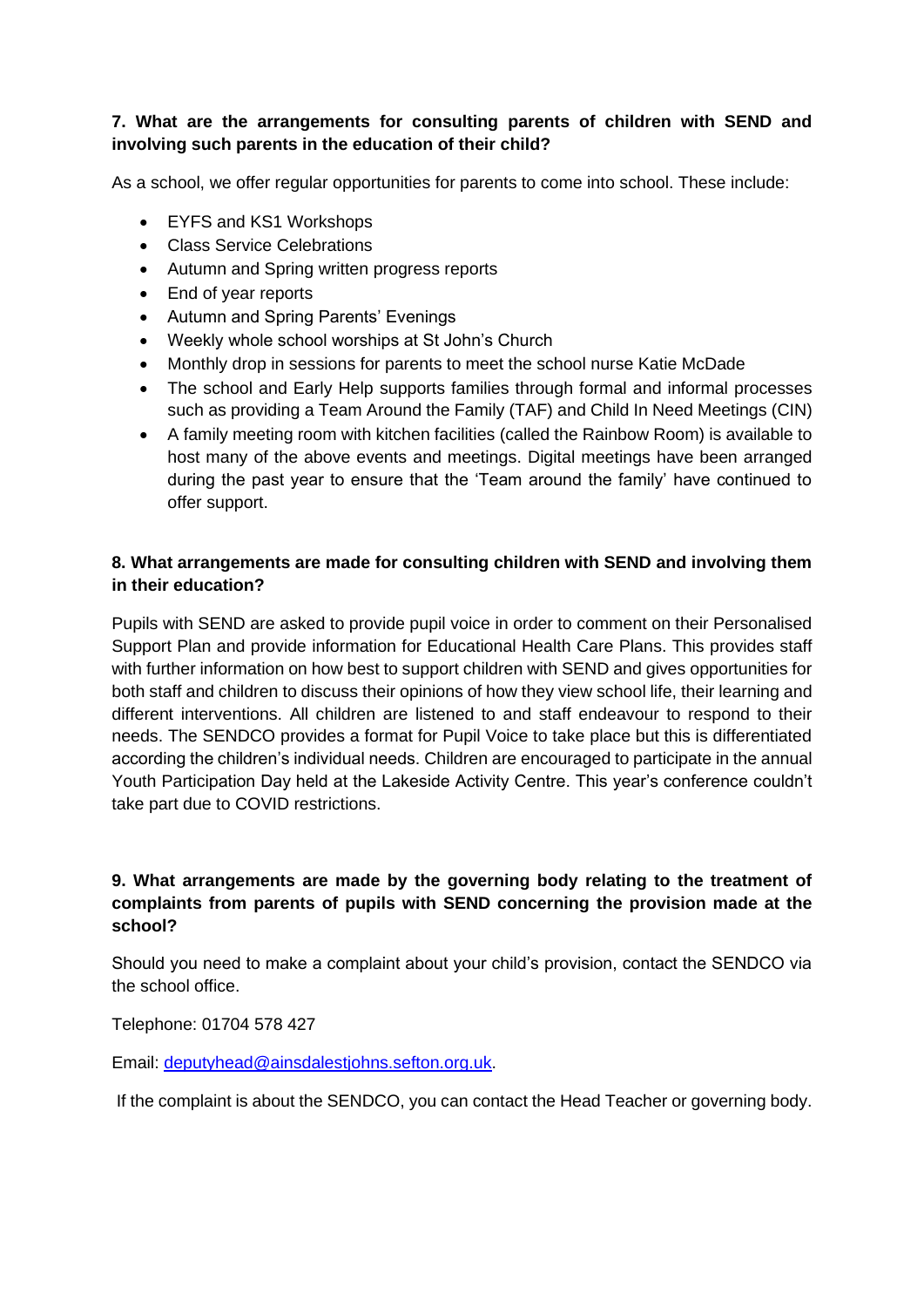**10. How does the governing body involve other bodies, including health and social services bodies, local authority support services and voluntary organisations, in meeting the needs of pupils with SEND and supporting the families of such pupils?**

The relevant referrals are made through the SENDCO and School Nurse

## **11. What are the contact details of support services for the parents of pupils with SEND?**

Sefton has a range of support services that work with early years' settings and schools to help children or young people with special educational needs or disability to develop, be included and make good progress across the academic, social and emotional aspects of their life. All the services can be found using the following link:

<https://www.seftondirectory.com/kb5/sefton/directory/advice.page?id=0emGdGlTp4Y>

For more information you can contact Sefton SEN and Inclusion Service on 0151 934 2347 or by emailing SEN & Inclusion Team: SENIS@sefton.gov.uk

You can find the Sefton SEN and Inclusion Service at:

| Sefton      | <b>SEN</b> | and  | Inclusion | Service |
|-------------|------------|------|-----------|---------|
| Ainsdale    |            | Hope |           | Centre, |
| Sandringham |            |      |           | Road,   |
| Ainsdale,   |            |      |           |         |
| PR8 2PJ     |            |      |           |         |

# **12. What are the school's arrangements for supporting pupils with SEND in a transfer between phases of education?**

New Reception Children:

Before children start in Reception, the class teacher sets up meetings/calls with nursery settings to discuss the needs of individual pupils. In addition to this, the class teacher and teaching assistant make contact with parents/carers to build a profile of a child's needs. If a child is entering the school with complex needs, relevant training and risk assessments will be carried out in liaison with health professionals and Inclusion consultants from Sefton's SENIS team. The SENDCO facilitates enhanced transition meetings for parents of children with additional needs and extra visits to school are provided for children with SEND as part of this transition process.

#### **Transitioning Through Key Stages:**

At Ainsdale St John's Primary School, we recognise that transition and change can be an extremely anxious time for some children and their parents/carers. To support children to make that transition as smooth as possible, current class teachers and teaching assistants meet with future class teachers and the SENDCO to discuss the individual needs of a child. At the end of a school year, enhanced transition booklets are provided for children on the